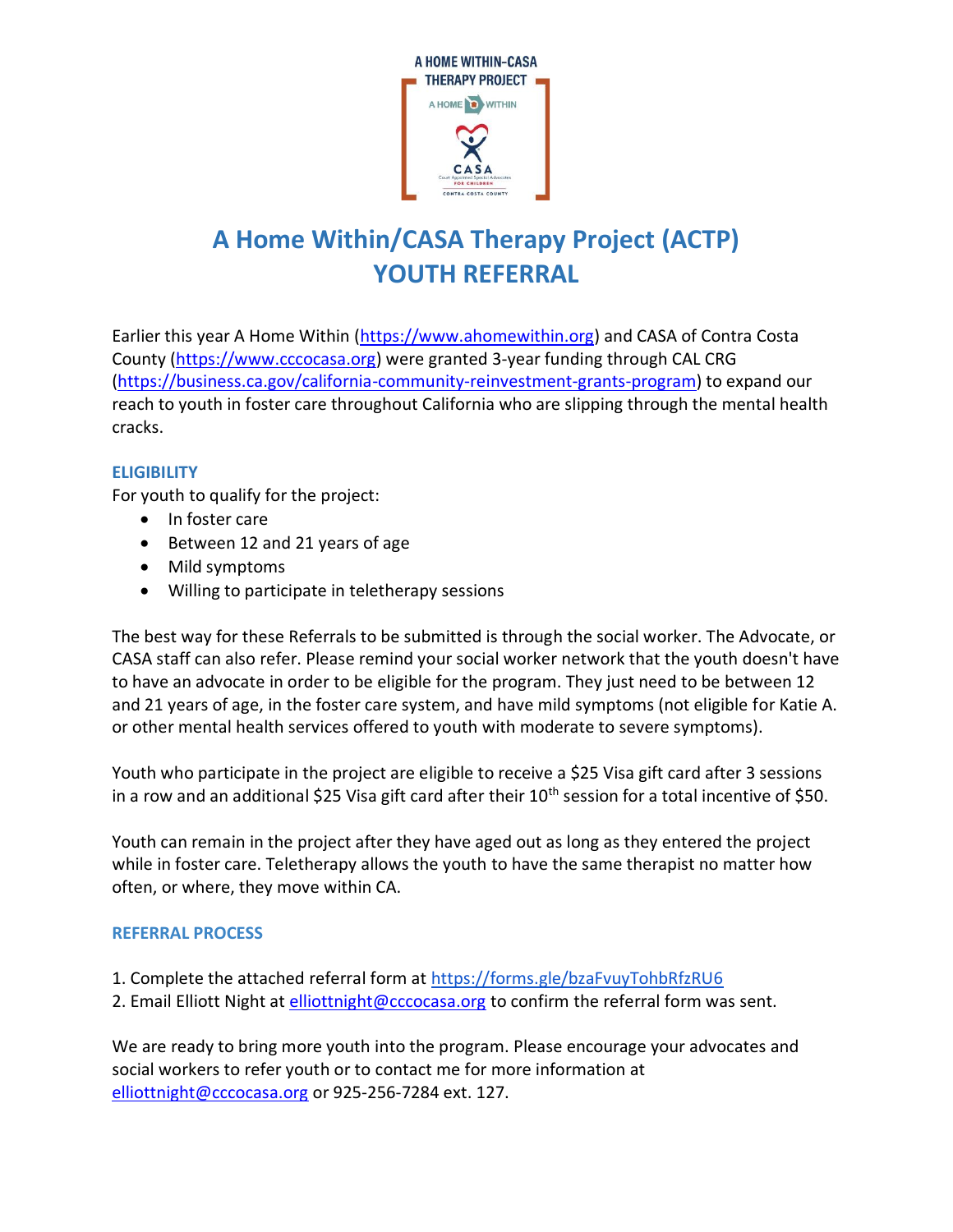

## **A HOME WITHIN/CASA THERAPY PROJECT (ACTP)**

A Home Within/CASA Therapy Project (ACTP) is open to youth in foster care ages 12-21 with mild mental health symptoms. Participants are not eligible for Katie A. or other mental health services for youth with moderate to severe symptoms.

Therapists volunteer their time and hold sessions via teletherapy weekly for the usual 50-minute therapy session. They are licensed in the state of CA and are vetted extensively including an extensive background check.

- Youth must have a willingness to attend sessions weekly via teletherapy.
- Youth who attend 3 sessions in a row at the beginning of their therapy receive a \$25 Visa gift card, after 10 sessions they receive an additional \$25 Visa gift card for a total of \$50 incentive for attending therapy.
- The youth decides what background information they want to share. Youth can change therapists--we do ask them to attend 3-4 sessions to see how the relationship develops before asking to change therapists.
- Youth who participate in the project are eligible to receive a \$25 Visa gift card after 3 sessions in a row and an additional \$25 Visa gift card after their 10<sup>th</sup> session for a total incentive of \$50 for participation in ACTP.
- This program is voluntary and youth may take a break from therapy and are welcome to reapply to the project.
- The information they share with the therapist is confidential and won't be shared with their social worker, advocate, foster parent, or attorney unless they give consent. Non-confidential information is shared among the team such as dates of sessions, etc. that may be required in a court report or to assist the team in the best interest of the youth.

If you have a youth to refer, please contact me for next steps or submit an application at:<https://forms.gle/bzaFvuyTohbRfzRU6>

Elliott Night, Project Manager, CASA Therapy Project elliottnight@cccocasa.org 925-256-7284 ext. 127